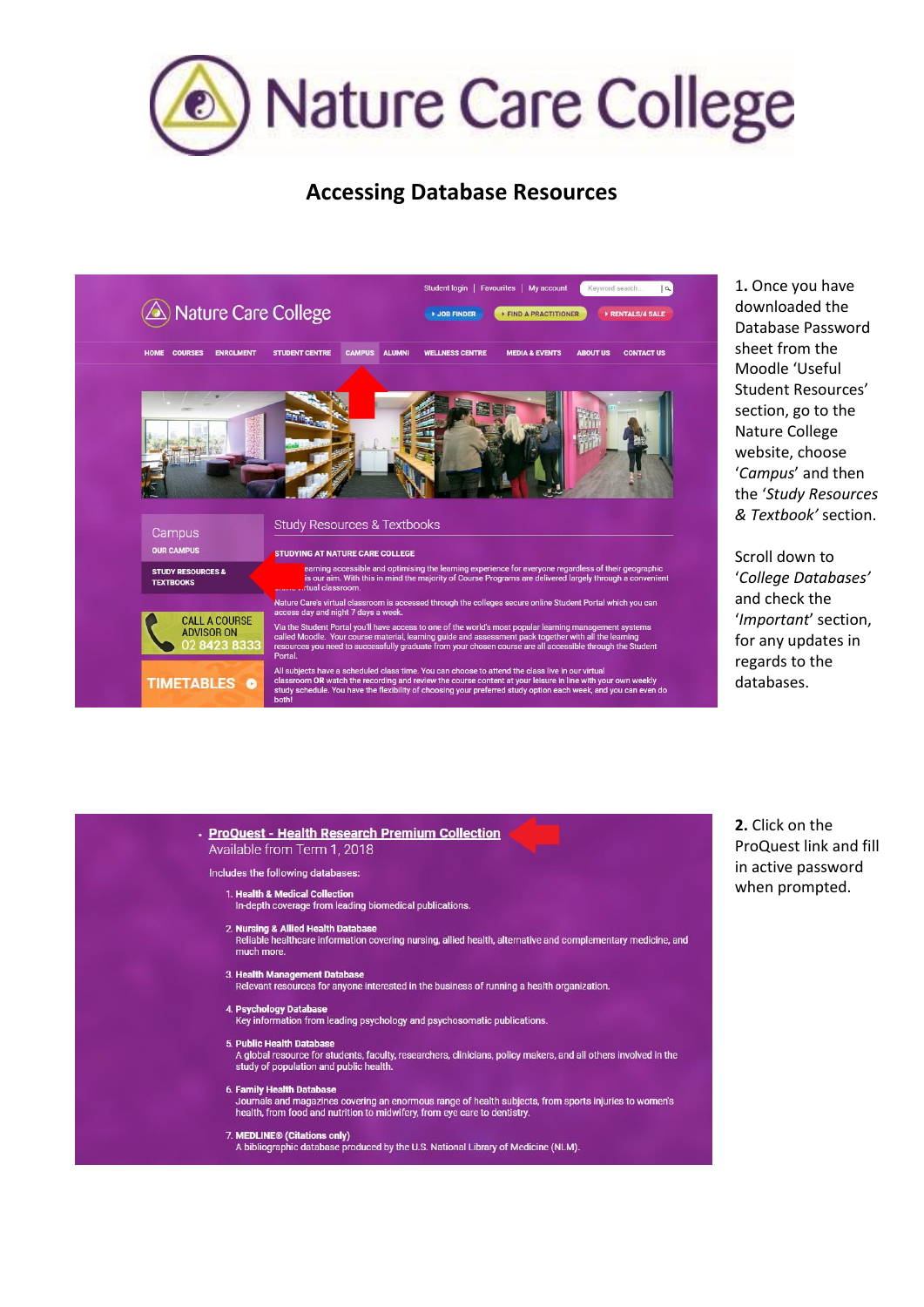

students, researchers, medical professionals, hospital administrators, or even for patients and their families. This database addresses these diverse needs by offering a central access point to a variety of<br>essential content. Health Research Premium Collection serves a wide range of users with a broad collection of journals, evidence-based resources, and full-text dissertations, and includes the top ProQuest health and medical databases.

Coverage: 1946 - current

### View title list  $\Box$

### Subject coverage

- · Anatomy · Physiology
- Physiology<br>• Biochemistry<br>• Pharmacology<br>• Microbiology<br>• Parasitology<br>• Parasitology
- 
- 
- 
- · Pathology<br>· Communicable diseases
- · Cardiovascular diseases

Subject heading (all)

Show all  $\star$ 

Included databases • Family Health Database · Health & Medical Collection · Health Management Database

- Heliu Millian China<br>• Missing & Allied Health Database<br>• Psychology Database<br>• Public Health Database
- -

| come care couche |  |                     |
|------------------|--|---------------------|
|                  |  |                     |
|                  |  | Want to Learn More' |

# Try one of these options: · Search the online Help. • Search the online Help.<br>• Discover answers to common<br>questions at ProQuest's Product<br>Support Center.<br>• Contact Support if you need<br>further assistance.

#### Search tip

By default we will look for by account, we will look for<br>documents with all the terms<br>entered.

Use "quotation marks" to search for exact phrases.<br>Separate terms with OR to find any

3. Start a 'Basic Search' through all databases by adding a keyword to the search box. Make sure 'Full Text' is ticked, as well as 'peer reviewed' if required.

3.1. Optional: You can search a specific database by clicking on the relevant link in the 'Included Databases' section.

| ProQuest<br>⊕<br>All databases > Health & Medicine databases > Health Research Premium Collection   Change databases<br>Health Research Premium Collection<br>Advanced Search Producations<br><b>Basic Sea th</b><br><b>Browse</b> |                                   |      |                                                                                                                                                                                                                                                                                                       |  |  |  |  |  |
|------------------------------------------------------------------------------------------------------------------------------------------------------------------------------------------------------------------------------------|-----------------------------------|------|-------------------------------------------------------------------------------------------------------------------------------------------------------------------------------------------------------------------------------------------------------------------------------------------------------|--|--|--|--|--|
| Advanced Search<br>Command Line                                                                                                                                                                                                    | Thesaurus Field codes Search tips |      | Nature Care College                                                                                                                                                                                                                                                                                   |  |  |  |  |  |
| autism                                                                                                                                                                                                                             |                                   | irt. | Anywhere                                                                                                                                                                                                                                                                                              |  |  |  |  |  |
| AND *<br>nutrition.<br>add a row<br>E Peer reviewed <b>O</b> E Humans E Animals E Females E Males<br>Limit to C Full text<br>Publication date:<br>All dates<br>٠                                                                   |                                   | in.  | Anwhere<br>Anywhere except full text - ALL<br>Abstract - AB<br>All subjects & indexing - SU<br>Subject heading - MAINSUBJECT<br>Company/organization - ORG<br>$Location - LOC$<br>Person - PER<br>Author - AU<br>Document text - TX<br>Document title - Ti<br>Publication title - PUB<br>More options |  |  |  |  |  |
| Company/organization:                                                                                                                                                                                                              | Look up Companies/organizations   |      | $A$ ccession number $-$ AN<br>Classification - CC                                                                                                                                                                                                                                                     |  |  |  |  |  |
|                                                                                                                                                                                                                                    |                                   |      |                                                                                                                                                                                                                                                                                                       |  |  |  |  |  |
| Location:                                                                                                                                                                                                                          | Look up Locations                 |      | $ISSN - ISSN$<br>McSH subject - MESH                                                                                                                                                                                                                                                                  |  |  |  |  |  |
| MeSH subject:                                                                                                                                                                                                                      | Look up MeSH subjects             |      | NAICS code - NAICS<br>Reference - REF<br>Cited author - CAU                                                                                                                                                                                                                                           |  |  |  |  |  |

Look up Subject headings (all)

5. You can also start an 'Advanced Search', which will give you the option to add more than one keyword, as well as a number of additional search limiters. Please note, that each keyword will need to be in a separate field. Don't forget to make sure 'Full Text' is ticked.

Searching 'Anywhere' in the drop-down menu on the right side, will make the search as wide as possible. A more specific search can be done by selecting a category  $$ mostly you would be interested in a 'Subject Heading'.